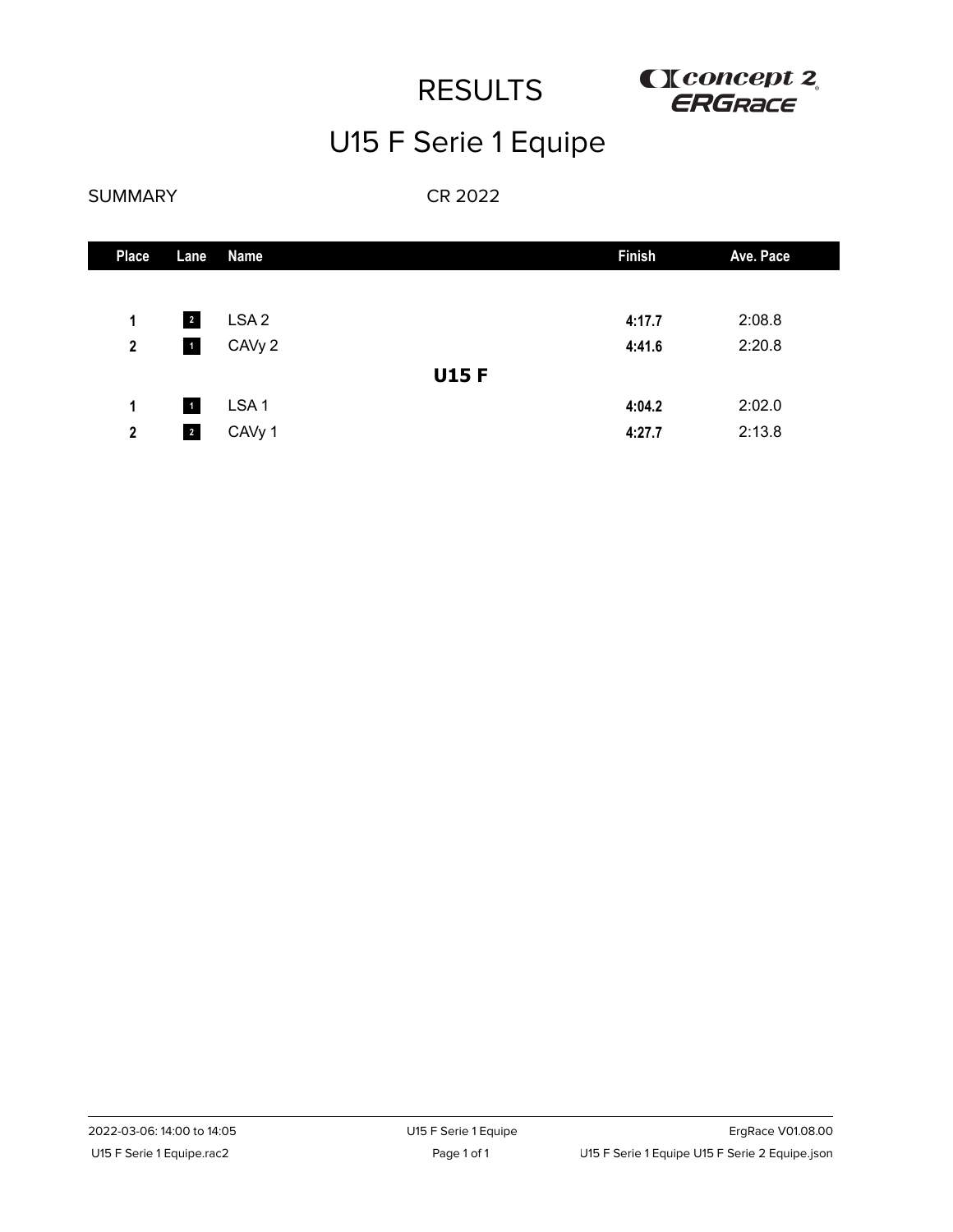

# U15 H Serie 2 Equipe

### SUMMARY

| <b>Place</b> | Lane                    | Name               | <b>Finish</b> | Ave. Pace |
|--------------|-------------------------|--------------------|---------------|-----------|
|              |                         |                    |               |           |
| 1            | $\blacksquare$          | <b>RCL</b>         | 3:44.7        | 1:52.3    |
| $\mathbf{2}$ | $\overline{2}$          | LSA <sub>3</sub>   | 3:46.1        | 1:53.0    |
| 3            | $\overline{2}$          | CAVz               | 4:03.8        | 2:01.9    |
| 4            | $\overline{\mathbf{3}}$ | CAV <sub>y</sub> 1 | 4:12.9        | 2:06.4    |
| 5            | $\blacksquare$          | CAV <sub>y</sub> 2 | 4:30.1        | 2:15.0    |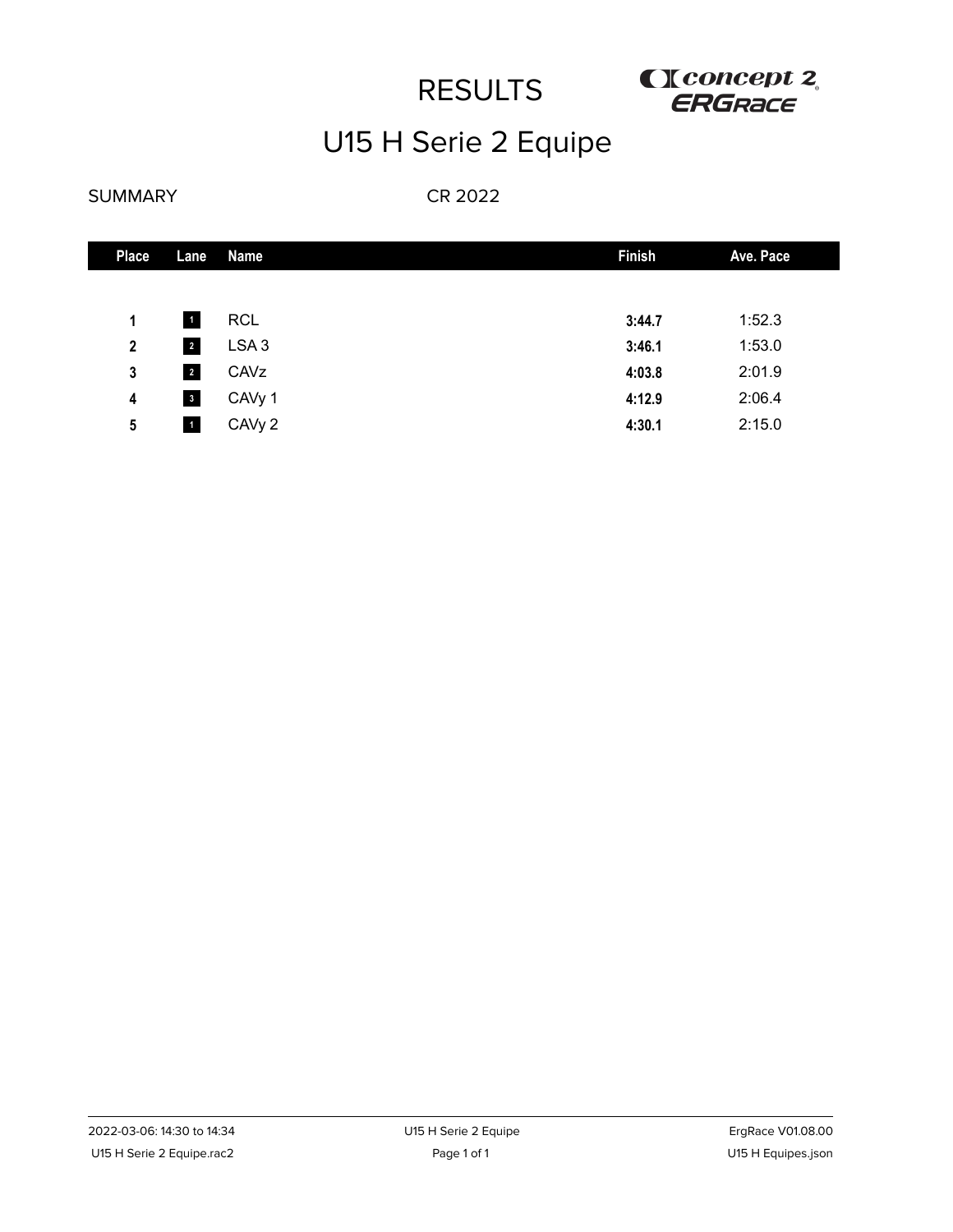

# U17 H Serie 2 Equipe

### SUMMARY

| <b>Place</b>     | Lane                    | <b>Name</b>      | <b>Finish</b> | Ave. Pace |
|------------------|-------------------------|------------------|---------------|-----------|
|                  |                         |                  |               |           |
| 1                | $\overline{2}$          | LSA <sub>5</sub> | 3:15.6        | 1:37.7    |
| $\boldsymbol{2}$ | $\blacksquare$          | CAVy 1           | 3:26.7        | 1:43.3    |
| 3                | $\mathbf{3}$            | <b>RCL</b>       | 3:45.3        | 1:52.6    |
| 4                | $\overline{a}$          | CAVy 2           | 3:50.4        | 1:55.2    |
| 5                | $\blacksquare$          | CAVz             | 3:52.1        | 1:56.0    |
| 6                | $\overline{\mathbf{3}}$ | <b>FRCM</b>      | <b>DNF</b>    | 0:00.0    |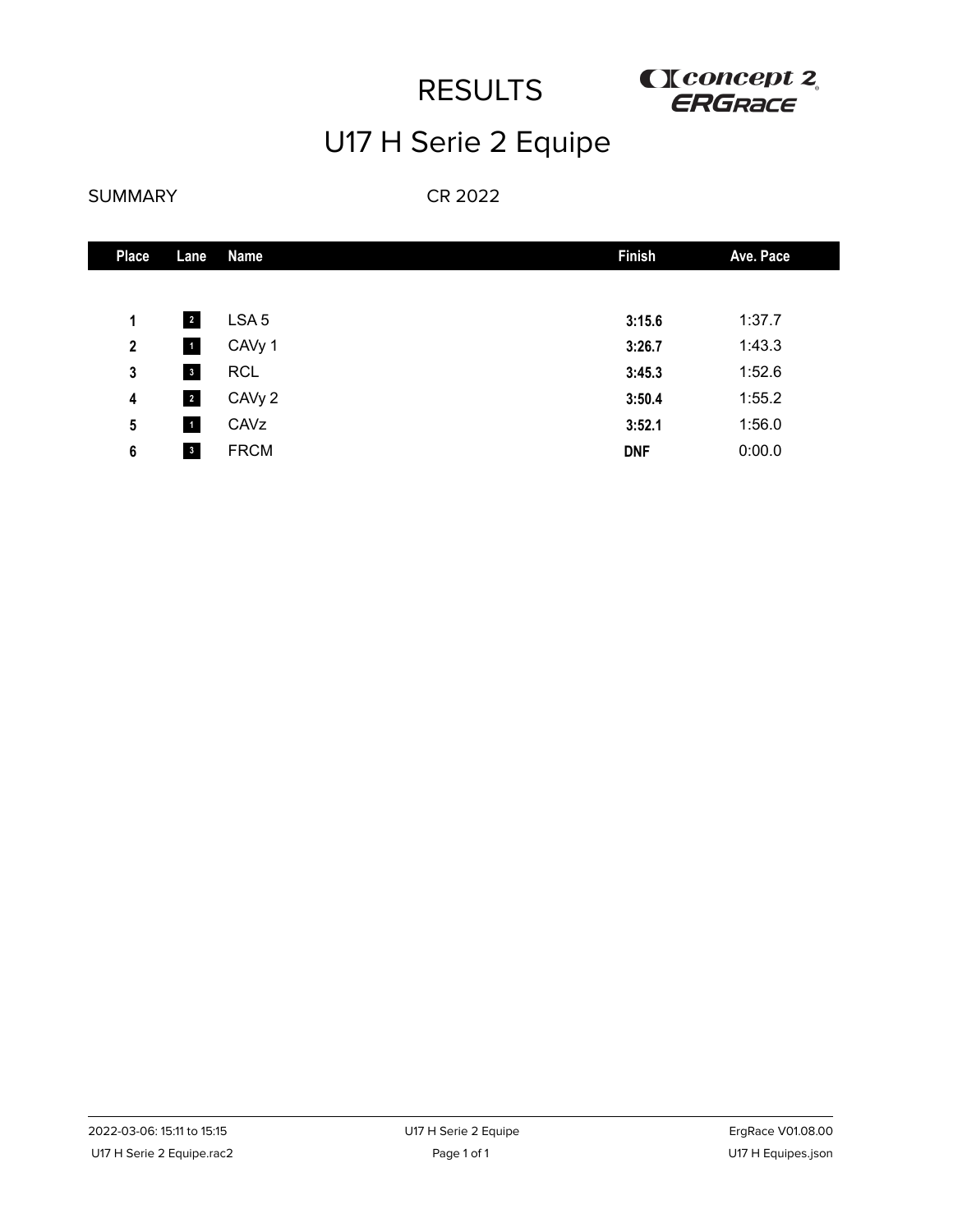

## U17 F Serie 2

### SUMMARY

| <b>Place</b>   | Lane                    | Name       | <b>Time</b> | <b>Finish</b> | Ave. Pace |
|----------------|-------------------------|------------|-------------|---------------|-----------|
|                |                         |            |             |               |           |
| Unfinished     |                         |            |             |               |           |
| 1              | $\vert$ 1               | CAVz       | 0:25.4      | 100           | 2:06.7    |
| $\overline{2}$ | $\overline{\mathbf{r}}$ | <b>LSA</b> | 0:27.9      | 100           | 2:19.4    |
| Finished       |                         |            |             |               |           |
| $\mathbf 3$    | $\overline{2}$          | <b>LSA</b> | 3:55.0      | 1000          | 1:57.5    |
| 4              | $\mathbf{1}$            | CAVz       | 4:07.5      | 1000          | 2:03.7    |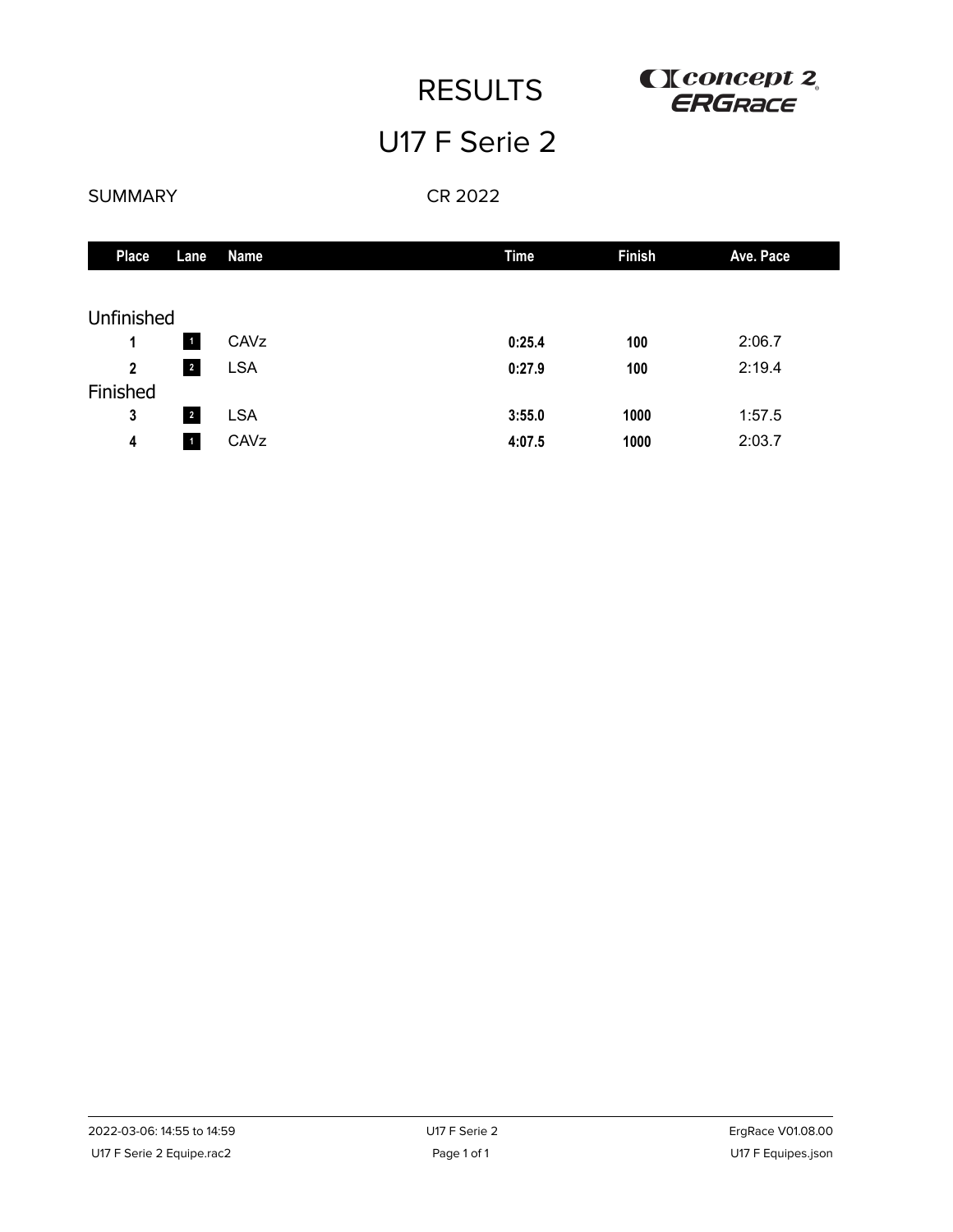# U19 F Equipe



## SUMMARY

| <b>Place</b>   |                         | Lane Name   | <b>Finish</b> | Ave. Pace |
|----------------|-------------------------|-------------|---------------|-----------|
|                |                         |             |               |           |
| 1              | $\overline{\mathbf{2}}$ | <b>CAVz</b> | 3:56.5        | 1:58.2    |
| $\overline{2}$ |                         | 1 CAVy 1    | 4:00.5        | 2:00.2    |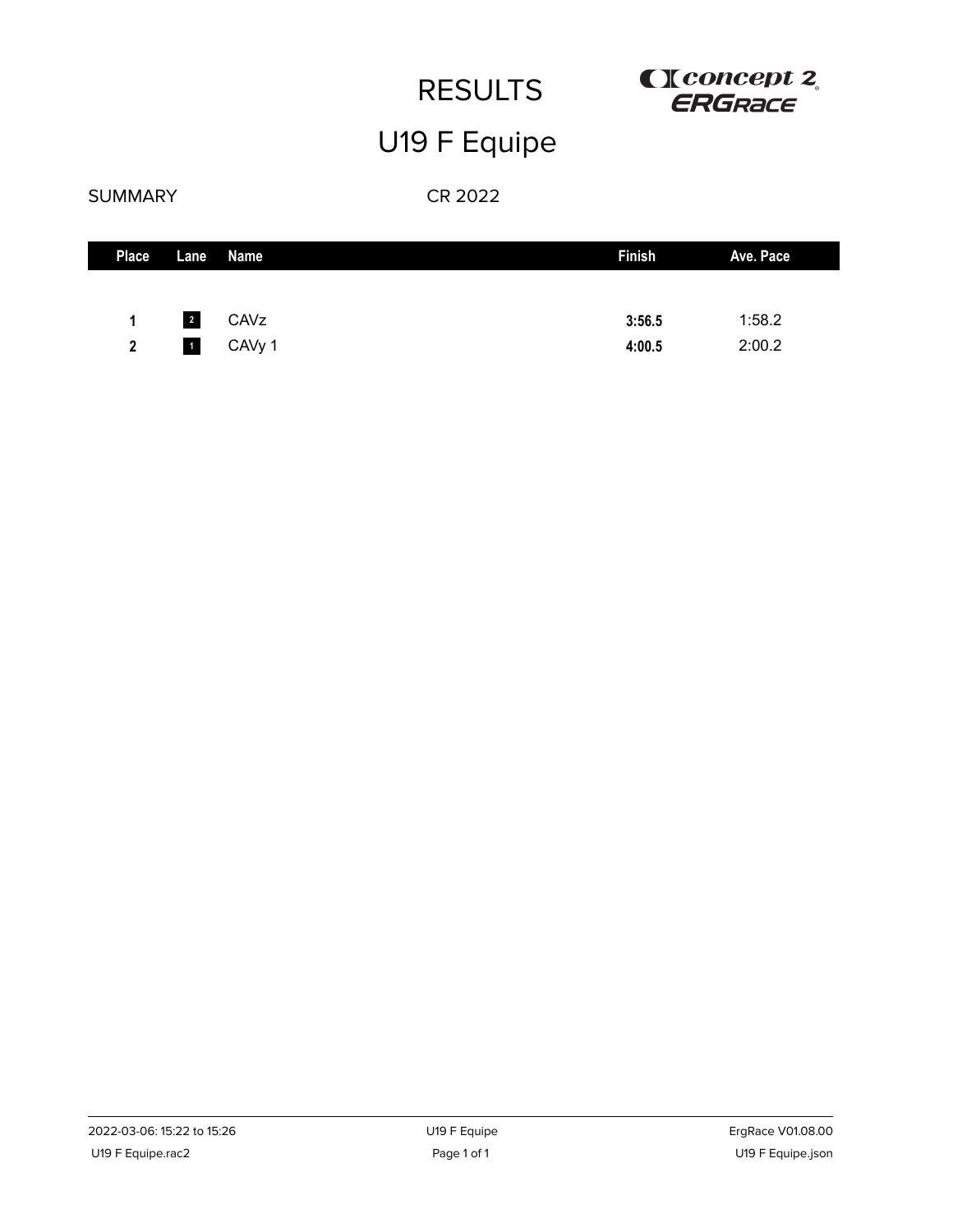

# U19 h Serie 2 Equipe

### SUMMARY

| <b>Place</b>   | Lane                    | Name       | <b>Finish</b> | Ave. Pace |
|----------------|-------------------------|------------|---------------|-----------|
|                |                         |            |               |           |
| 1              | $\overline{2}$          | LSA6       | 3:12.5        | 1:36.2    |
| $\overline{2}$ | $\blacksquare$          | CAVz       | 3:16.9        | 1:38.4    |
| 3              | $\overline{\mathbf{r}}$ | <b>RCL</b> | 3:17.8        | 1:38.8    |
| 4              | $\blacksquare$          | CAVy 1     | 3:22.2        | 1:41.1    |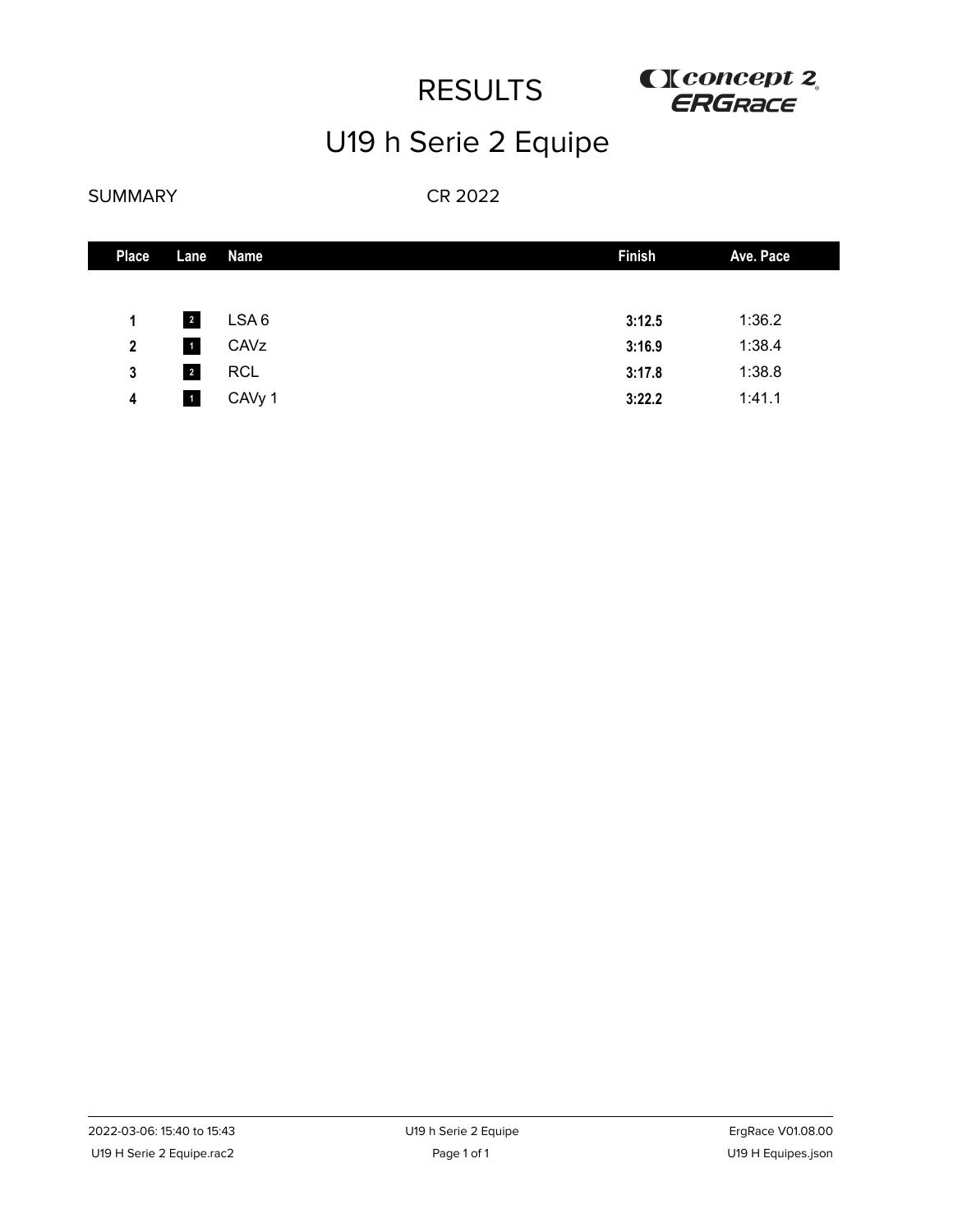

# Hommes Equipes Serie 2

### SUMMARY

| <b>Place</b> | Lane                    | <b>Name</b>        | <b>Finish</b> | Ave. Pace |
|--------------|-------------------------|--------------------|---------------|-----------|
|              |                         |                    |               |           |
| 1            | $\overline{\mathbf{3}}$ | CAV <sub>y</sub> 2 | 3:06.2        | 1:33.0    |
| $\mathbf{2}$ | $\overline{2}$          | <b>RCL</b>         | 3:06.4        | 1:33.2    |
| 3            | $\overline{2}$          | <b>FRCM</b>        | 3:11.1        | 1:35.5    |
| 4            | $\blacksquare$          | UNY <sub>2</sub>   | 3:16.9        | 1:38.4    |
| 5            | $\overline{\mathbf{3}}$ | CAVy 1             | 3:18.6        | 1:39.2    |
| 6            | $\blacksquare$          | LSA <sub>7</sub>   | 3:29.3        | 1:44.6    |